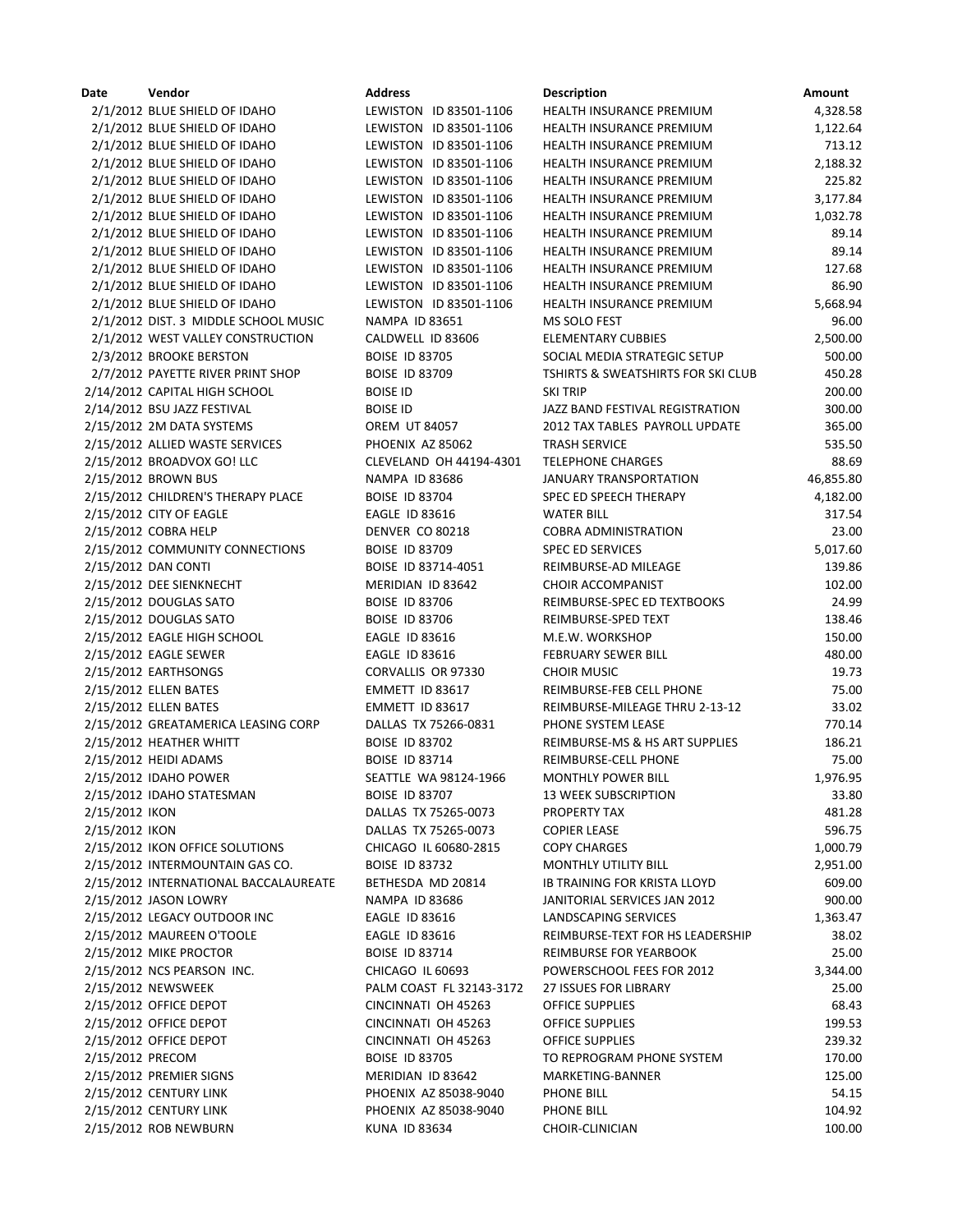| 2/15/2012 SHIRLEY VANPAEPEGHEM  | MERIDIAN ID 83642       | REIMBURSE-SUPPLIES FOR CURTAINS    | 38.07    |
|---------------------------------|-------------------------|------------------------------------|----------|
|                                 |                         |                                    |          |
| 2/15/2012 SHIRLEY VANPAEPEGHEM  | MERIDIAN ID 83642       | REIMBURSE-TEACHING MATERIALS       | 34.85    |
| 2/15/2012 SOLUTIONPRO           | <b>BOISE ID 83709</b>   | <b>FIBER WTF</b>                   | 1,398.00 |
| 2/15/2012 STATE INSURANCE FUND  | BOISE ID 83799-0002     | <b>WORKERS COMPENSATION</b>        | 1,136.00 |
| 2/15/2012 WAXIE SANITARY SUPPLY | SAN DIEGO CA 92138-1006 | <b>JANITORIAL SUPPLIES</b>         | 409.37   |
| 2/15/2012 WAXIE SANITARY SUPPLY | SAN DIEGO CA 92138-1006 | <b>JANITORIAL SUPPLIES</b>         | 420.08   |
| 2/15/2012 CLINT ENGLAND         | <b>BOISE ID 83713</b>   | HEAD COACH JR VARSITY BB           | 500.00   |
| 2/15/2012 CODY PICKETT          | MERIDIAN ID 83646       | HEAD COACH VARSITY BB              | 1,000.00 |
| 2/15/2012 DOUGLAS SATO          | <b>BOISE ID 83706</b>   | REIMBURSE-SPED HIGH PERFORMANCE    | 102.98   |
| 2/15/2012 JESSIE CLUFF          | <b>BOISE ID 83714</b>   | HEAD COACH 8TH BOYS BB             | 600.00   |
| 2/15/2012 TIM WOOLLEY           | <b>BOISE ID 83706</b>   | HEAD COACH 7TH GRADE BB            | 600.00   |
| 2/16/2012 CYNTHIA COMPTON       | <b>EAGLE ID 83616</b>   | REIMBURSE-SUPPLIES                 | 103.76   |
| 2/16/2012 ITG                   | DENVER CO 80291-1494    | <b>10 LENOVO THINKPADS</b>         | 8,417.50 |
| 2/16/2012 ITG                   | DENVER CO 80291-1494    | <b>WARRANTY FOR THINKPADS</b>      | 1,548.50 |
| 2/16/2012 ITG                   | DENVER CO 80291-1494    | SHIPPING CHARGE FOR THINKPADS      | 15.00    |
| 2/16/2012 ITG                   | DENVER CO 80291-1494    | PER CONTRACT-MONTHLY SUPPORT       | 3,138.00 |
| 2/16/2012 SHERI DRAIN           | EAGLE ID 83616          | REIMBURSE-SPED READING INTERVENTIO | 85.40    |
| 2/16/2012 ITG                   | DENVER CO 80291-1494    | <b>INTERNAL HARD DRIVE</b>         | 2,104.00 |
| 2/25/2012 ADAMS HEIDI J         | <b>BOISE ID 83714</b>   | COMPENSATION                       | 5,702.48 |
| 2/25/2012 BAILEY MARCEL D       | CALDWELL ID 83607       | <b>COMPENSATION</b>                | 2,022.75 |
|                                 | <b>STAR ID 83669</b>    | COMPENSATION                       | 75.00    |
| 2/25/2012 BARBER NORA           |                         |                                    |          |
| 2/25/2012 BATES ELLEN           | EMMETT ID 83617         | <b>COMPENSATION</b>                | 3,015.19 |
| 2/25/2012 BEATTY EILEEN M       | <b>BOISE ID 83704</b>   | <b>COMPENSATION</b>                | 3,640.50 |
| 2/25/2012 BERG TISHA L          | MERIDIAN ID 83646       | COMPENSATION                       | 3,508.83 |
| 2/25/2012 BIDWELL JOSEPH A      | <b>BOISE ID 83713</b>   | COMPENSATION                       | 2,787.33 |
| 2/25/2012 CASETTA VICTORIA A    | EMMETT ID 83617         | COMPENSATION                       | 150.00   |
| 2/25/2012 CASTRIGNO MELISSA     | <b>EAGLE ID 83616</b>   | COMPENSATION                       | 1,405.00 |
| 2/25/2012 CHOCHREK CARIN M      | <b>BOISE ID 83703</b>   | COMPENSATION                       | 4,722.00 |
| 2/25/2012 COBURN GEORGE         | MERIDIAN ID 83646       | COMPENSATION                       | 5,867.40 |
| 2/25/2012 COMPTON CYNTHIA L     | <b>EAGLE ID 83616</b>   | COMPENSATION                       | 2,847.75 |
| 2/25/2012 CONTI DANIEL          | <b>BOISE ID 83714</b>   | COMPENSATION                       | 4,937.58 |
| 2/25/2012 CORONADO ADRIEN       | <b>BOISE ID 83706</b>   | COMPENSATION                       | 3,823.60 |
| 2/25/2012 DAVIS SHAY            | MERIDIAN ID 83646       | COMPENSATION                       | 3,280.66 |
| 2/25/2012 DOYLE TRINA R         | EMMETT ID 83617         | COMPENSATION                       | 3,640.50 |
| 2/25/2012 DRICK BONNIE A        | <b>EAGLE ID 83616</b>   | <b>COMPENSATION</b>                | 4,623.83 |
| 2/25/2012 EARDLEY TERESA J      | MERIDIAN ID 83646       | COMPENSATION                       | 2,587.33 |
| 2/25/2012 ECHOLS WENDY          | MERIDIAN ID 83646       | <b>COMPENSATION</b>                | 75.00    |
| 2/25/2012 EVERTS JENNIFER       | <b>KUNA ID 83634</b>    | COMPENSATION                       | 2,556.33 |
| 2/25/2012 FRASIER JAMES B       | MERIDIAN ID 83646       | COMPENSATION                       | 300.00   |
| 2/25/2012 GINNER SHAWNA         | <b>EAGLE ID 83616</b>   | COMPENSATION                       | 2,640.00 |
| 2/25/2012 GOWERS MINDI          | <b>NAMPA ID 83686</b>   | <b>COMPENSATION</b>                | 2,298.75 |
| 2/25/2012 HANDYSIDE JULIE       | <b>NAMPA ID 83651</b>   | <b>COMPENSATION</b>                | 3,382.25 |
| 2/25/2012 HANSEN JOHN           | <b>BOISE ID 83716</b>   | <b>COMPENSATION</b>                | 4,722.00 |
| 2/25/2012 HAWKINS CASEY J       | <b>EAGLE ID 83616</b>   | <b>COMPENSATION</b>                |          |
| 2/25/2012 HENDERSHOT CAROL      |                         |                                    | 4,742.83 |
|                                 | <b>STAR ID 83669</b>    | COMPENSATION                       | 3,142.16 |
| 2/25/2012 HOLT LISA             | <b>EAGLE ID 83616</b>   | COMPENSATION                       | 2,587.33 |
| 2/25/2012 HOWE JANEANE          | <b>EAGLE ID 83616</b>   | COMPENSATION                       | 652.50   |
| 2/25/2012 HUGHES CATHY          | <b>STAR ID 83669</b>    | <b>COMPENSATION</b>                | 1,560.00 |
| 2/25/2012 JAMROG JEANNIE K      | <b>EAGLE ID 83616</b>   | COMPENSATION                       | 1,677.50 |
| 2/25/2012 KNOX DEBRA A          | <b>BOISE ID 83705</b>   | COMPENSATION                       | 4,561.33 |
| 2/25/2012 KRAUSE LESLIE         | <b>EAGLE ID 83616</b>   | COMPENSATION                       | 1,495.00 |
| 2/25/2012 LAMAR SUSAN           | EAGLE ID 83616          | COMPENSATION                       | 362.50   |
| 2/25/2012 LEATHERMAN LAIENA K   | <b>EAGLE ID 83616</b>   | <b>COMPENSATION</b>                | 1,888.75 |
| 2/25/2012 LEDESMA ROY           | <b>EAGLE ID 83616</b>   | <b>COMPENSATION</b>                | 1,514.25 |
| 2/25/2012 LEHMAN BRITTNEY       | <b>BOISE ID 83702</b>   | COMPENSATION                       | 1,968.66 |
| 2/25/2012 LLOYD KRISTA          | <b>EAGLE ID 83616</b>   | COMPENSATION                       | 3,305.36 |
| 2/25/2012 MCDONALD MARILYN      | <b>STAR ID 83669</b>    | <b>COMPENSATION</b>                | 825.00   |
| 2/25/2012 MILEY MAUREEN         | <b>BOISE ID 83706</b>   | COMPENSATION                       | 3,382.25 |
| 2/25/2012 NIELSEN KATIE         | EMMETT ID 83617         | <b>COMPENSATION</b>                | 1,082.50 |
| $2/25/2042$ NODLE DOCANNIE C    | $A$ EDIDIANIJO 02646    |                                    | 0.005.04 |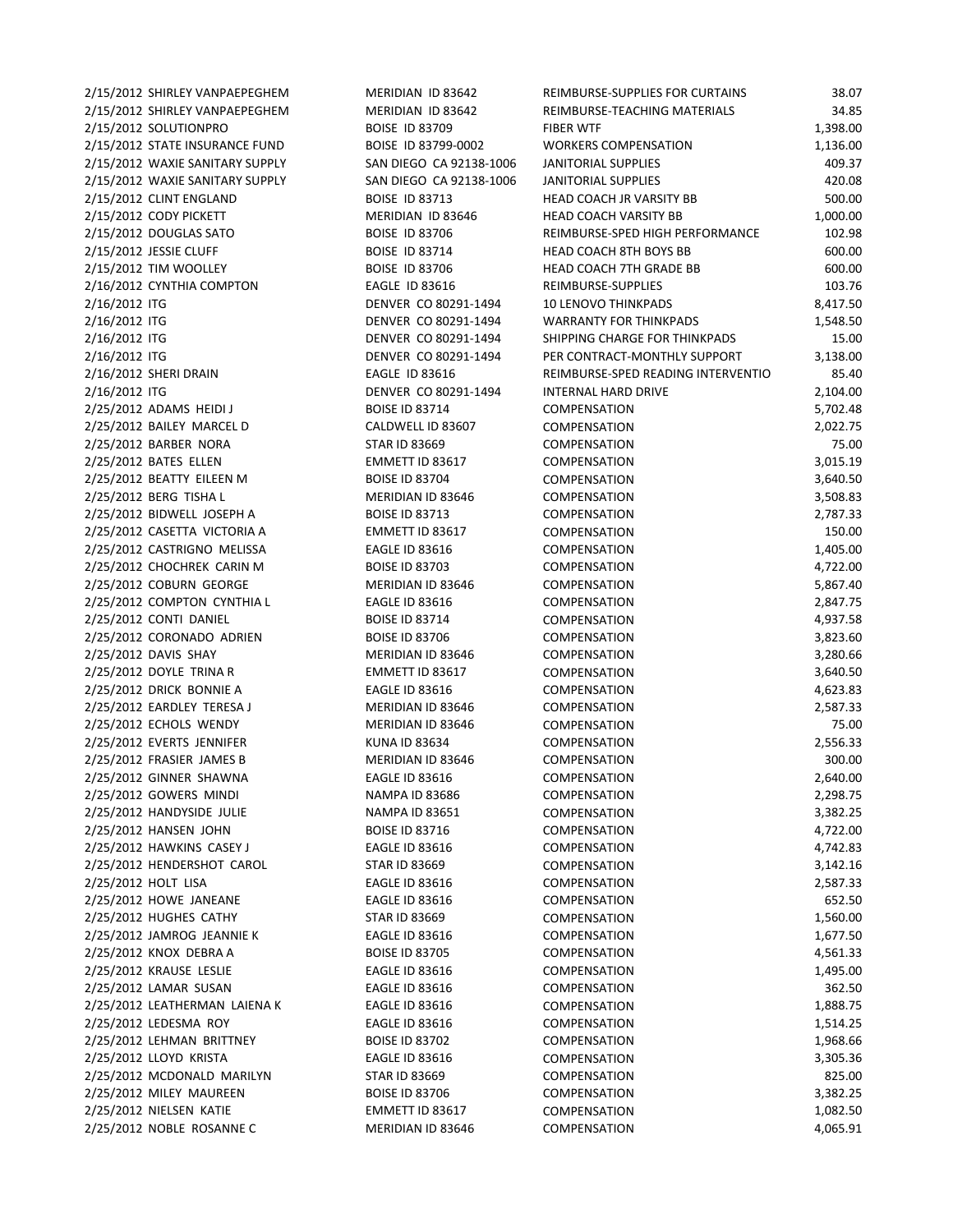2/25/2012 OLIVETTI PAIGE BOISE ID 83705 2/25/2012 PEMBLE JOAN CALDWELL ID 83605 C 2/25/2012 PERRY DEBORAH BOISE ID 83714 C 2/25/2012 RAU SHIRLEY A BOISE ID 83703 C 2/25/2012 REX PATRICE MERIDIAN ID 83646 2/25/2012 RODEGHIERO MARIAH M STAR ID 83669 COMPENSATION 1,888.75 2/25/2012 ROGIEN LAWRENCE R MERIDIAN ID 83642 C 2/25/2012 ROSENBAUM JOAN NAMPA ID 83687 2/25/2012 SATO DOUGLAS J BOISE ID 83706 COMPENSATION 2012 2/25/2012 SAWYERS GEORJA BOISE ID 83702 C 2/25/2012 SCOTT DONNA L EAGLE ID 83616 C 2/25/2012 SMITH BRANDI MERIDIAN ID 83646 2/25/2012 STICE KATHY **BOISE ID 83714** C 2/25/2012 TAYLOR BRENDA **EAGLE ID 83616** COMPENSATION 1,150.000 COMPENSATION 1,150.000 COMPENSATION 1,150.00000 2/25/2012 TOBEY LAURA MERIDIAN ID 83646 2/25/2012 TUCKER CATHY **EAGLE ID 83616** C 2/25/2012 VANPAEPEGHEM SHIRLEY MERIDIAN ID 83642 C 2/25/2012 WALLER ERIN **EAGLE ID 83616** C 2/25/2012 WEST TAMELA MERIDIAN ID 83646 2/25/2012 WHITT HEATHER L BOISE ID 83702 C 2/25/2012 WILCOX LINDA L **EAGLE ID 83616** C 2/25/2012 DRAIN SHERI L **EAGLE ID 83616** C 2/25/2012 HANSON JUSTIN BOISE ID 83709 C 2/25/2012 JENSEN ALINA K EAGLE ID 83616 C 2/25/2012 KULIG MEGAN **EAGLE ID 83616** C 2/25/2012 O'TOOLE MAUREEN EAGLE ID 83616 2/25/2012 ROGERS CHARLES THOMAS EAGLE ID 83616 COMPENSATION 75.000 COMPENSATION 75.000 COMPENSATION 75.000 COMP 2/25/2012 SAXTON LORI STAR ID 83669 COMPENSATION 1 2/25/2012 TEUSCHER MARY L STAR ID 83669 COMPENSATION 376.000 COMPENSATION 376.000 COMPENSATION 376.000 COMPENSATION 376.000 COMPENSATION 376.000 COMPENSATION 376.000 COMPENSATION 376.000 COMPENSATION 376.000 COMPENSATION 3 2/25/2012 THIBAULT KIMBERLY K EAGLE ID 83616 C 2/27/2012 BROKERS NATIONAL LIFE FT WORTH TX 76199-0339 DE 2/27/2012 BROKERS NATIONAL LIFE FT WORTH TX 76199-0339 D 2/27/2012 BROKERS NATIONAL LIFE FT WORTH TX 76199-0339 D 2/27/2012 BROKERS NATIONAL LIFE FT WORTH TX 76199-0339 D 2/27/2012 BROKERS NATIONAL LIFE FT WORTH TX 76199-0339 D 2/27/2012 BROKERS NATIONAL LIFE FT WORTH TX 76199-0339 D 2/27/2012 HEALTH EQUITY INC PORTLAND OR 97219 HS 2/27/2012 HEALTH EQUITY INC PORTLAND OR 97219 HS 2/27/2012 HEALTH EQUITY INC PORTLAND OR 97219 HS 2/27/2012 LIFEWISE **SEATTLE WA 98124-1310** L 2/27/2012 LIFEWISE **SEATTLE WA 98124-1310** L 2/27/2012 LIFEWISE **SEATTLE WA 98124-1310** L 2/27/2012 LIFEWISE SEATTLE WA 98124-1310 S 2/27/2012 PUBLIC EMPLOYEE RETIREMENT BOISE ID 83720-0078 EMPLOYER PERSI EMPLOYER PERSI EMPLOYER PERSI 2005 AN 2/27/2012 PUBLIC EMPLOYEE RETIREMENT BOISE ID 83720-0078 EMPLOYER PERSI BERSI - 02-2012 72-2012 773. 2/27/2012 PUBLIC EMPLOYEE RETIREMENT BOISE ID 83720-0078 F 2/27/2012 PUBLIC EMPLOYEE RETIREMENT BOISE ID 83720-0078 EMPLOYEE RETIREMENT 2/27/2012 PUBLIC EMPLOYEE RETIREMENT BOISE ID 83720-0078 EMPLOYER PERSI BERSI AND RESI FOR A 2/27/2012 PUBLIC EMPLOYEE RETIREMENT BOISE ID 83720-0078 R 2/27/2012 PUBLIC EMPLOYEE RETIREMENT BOISE ID 83720-0078 R 2/27/2012 PUBLIC EMPLOYEE RETIREMENT BOISE ID 83720-0078 R 2/27/2012 WELLS FARGO BANK MINNEAPOLIS MN 55485 F 2/27/2012 WELLS FARGO BANK MINNEAPOLIS MN 55485 2/27/2012 WELLS FARGO BANK MINNEAPOLIS MN 55485 E 2/27/2012 WELLS FARGO BANK MINNEAPOLIS MN 55485 E 2/27/2012 WELLS FARGO BANK MINNEAPOLIS MN 55485 E 2/27/2012 WELLS FARGO BANK MINNEAPOLIS MN 55485 2/27/2012 BROKERS NATIONAL LIFE FT WORTH TX 76199-0339 B 2/29/2012 DC - REFPAY ONLINE ONLINE 2/29/2012 DC - AMAZON.COM ONLINE ONLINE

| :OMPENSATION                  | 2,587.33 |
|-------------------------------|----------|
| <b>OMPENSATION</b>            | 4,722.00 |
| :OMPENSATION                  | 2,768.50 |
| <b>COMPENSATION</b>           | 5,053.25 |
| <b>OMPENSATION:</b>           | 2,587.33 |
| <b>OMPENSATION:</b>           | 1,888.75 |
| <b>COMPENSATION</b>           | 6,916.67 |
| <b>OMPENSATION:</b>           | 4,937.00 |
| :OMPENSATION                  | 2,645.58 |
| <b>COMPENSATION</b>           | 2,556.33 |
| <b>COMPENSATION</b>           | 4,148.92 |
| <b>OMPENSATION:</b>           | 712.50   |
| <b>OMPENSATION:</b>           | 3,640.50 |
| :OMPENSATION                  | 1,150.00 |
| <b>OMPENSATION</b>            | 865.00   |
| <b>OMPENSATION:</b>           | 1,627.50 |
| <b>OMPENSATION</b>            | 3,723.57 |
| <b>COMPENSATION</b>           | 2,587.33 |
| :OMPENSATION                  | 4,128.08 |
| <b>COMPENSATION</b>           | 1,482.66 |
| :OMPENSATION                  | 780.00   |
| :OMPENSATION                  | 3,466.74 |
| <b>COMPENSATION</b>           | 790.00   |
| <b>COMPENSATION</b>           | 4,728.00 |
| <b>OMPENSATION:</b>           | 830.00   |
| :OMPENSATION                  | 1,964.33 |
| <b>OMPENSATION</b>            | 75.00    |
| :OMPENSATION                  | 912.50   |
| <b>OMPENSATION:</b>           | 375.00   |
| :OMPENSATION                  | 547.50   |
| ENTAL INSURANCE - 02-2012     | 28.40    |
| ENTAL INSURANCE - 02-2012     | 56.80    |
| ENTAL INSURANCE - 02-2012     | 414.75   |
| ENTAL INSURANCE - 02-2012     | 28.40    |
| ENTAL INSURANCE - 02-2012     | 85.20    |
| ENTAL INSURANCE - 02-2012     | 624.12   |
| ISA EMPLOYER CONTR. - 02-2012 | 963.30   |
| ISA EMPLOYER CONTR. - 02-2012 | 300.00   |
| ISA EMPLOYER CONTR. - 02-2012 | 636.70   |
| IFE INSURANCE - 02-2012       | 241.26   |
| IFE INSURANCE - 02-2012       | 164.46   |
| IFE INSURANCE - 02-2012       | 57.96    |
| PEC ED INSURANCE - 02-2012    | 38.64    |
| MPLOYER PERSI - 02-2012       | 2,747.17 |
| MPLOYER PERSI - 02-2012       | 773.60   |
| ET SICK LEAVE - 02-2012       | 86.37    |
| MPLOYER PERSI - 02-2012       | 8,537.77 |
| MPLOYER PERSI - 02-2012       | 6,442.27 |
| ET SICK LEAVE - 02-2012       | 953.20   |
| ET SICK LEAVE - 02-2012       | 719.25   |
| ET SICK LEAVE - 02-2012       | 306.71   |
| ICA SEC SUP - 02-2012         | 37.93    |
| MPLOYER SHARE FICA - 02-2012  | 6,533.60 |
| MPLOYER SHARE FICA - 02-2012  | 4,477.33 |
| MPLOYER SHARE M/C - 02-2012   | 599.88   |
| MPLOYER SHARE M/C - 02-2012   | 60.44    |
| MPLOYER SHARE FICA - 02-2012  | 1,885.46 |
| ILLING FEE                    | 10.00    |
| <b>EFEREE FEES</b>            | 1,445.00 |
| PED SUPPLIES                  | 181.04   |